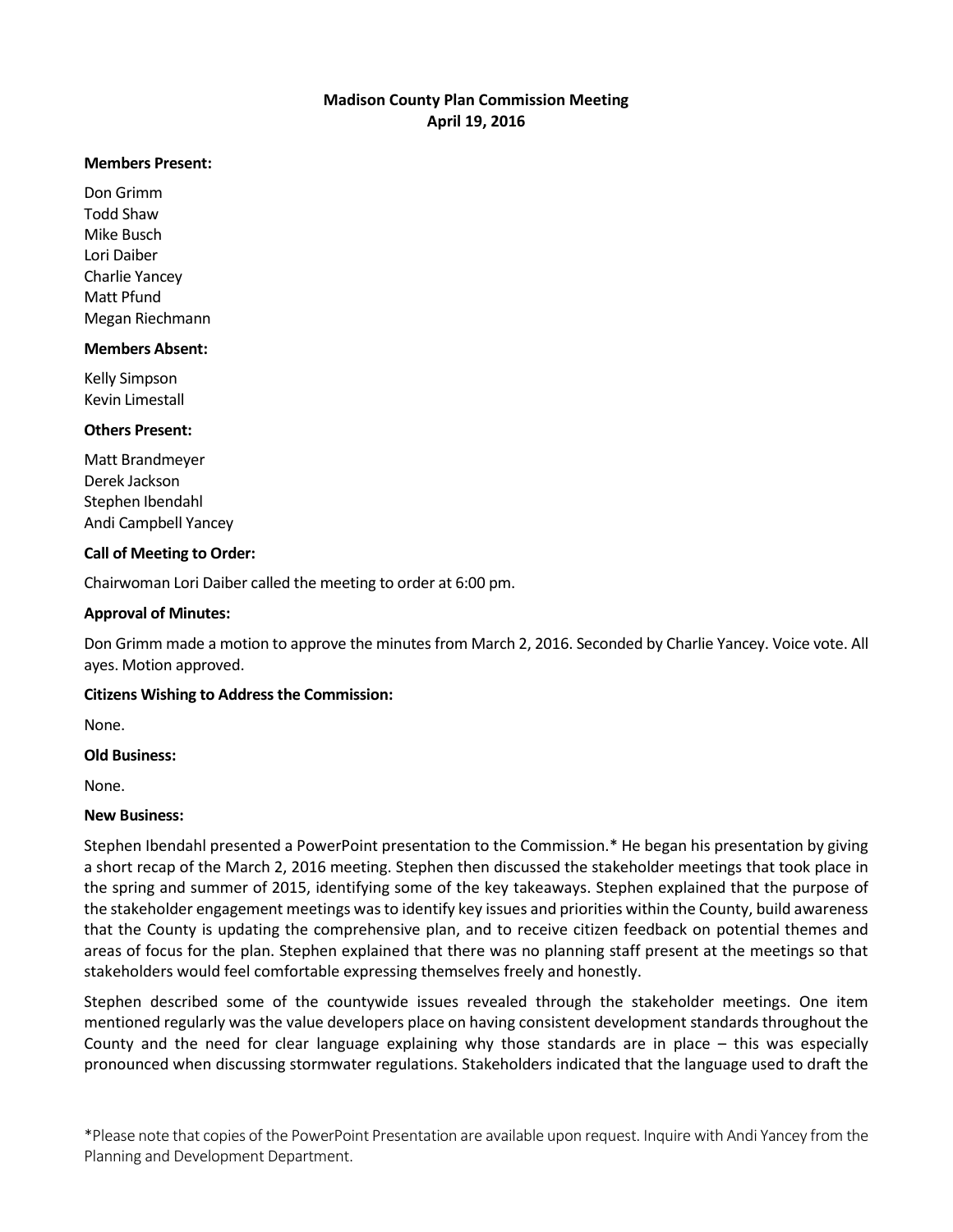regulations should reflect the gain involved by implementing those standards – such as economic advantages or gains in property value. Stephen stated that affordable housing stock was also a concern, most notably among new families and single professionals in areas of the County experiencing high volumes of new homes such as Edwardsville, Glen Carbon, and Maryville. Stephen stated that the stakeholder meetings also revealed a general lack of understanding of the County's role in processes and potential growth impacts, so public outreach and education will be important components of the comprehensive planning process. Stephen stated that housing and stormwater concerns were the two largest discussion points throughout stakeholder meetings.

Stephen stated that while the cost of housing was a concern in hot markets, industrial areas of the County expressed frustration with the struggle of attracting developers to their area to supplement the housing stock. Further, many industrial areas are struggling with older housing stock that is no longer marketable.

Stephen stated that other topics of conversation mentioned frequently throughout the stakeholder meetings were the impacts of the Mississippi River Bridge and the Regional Freight District. He stated that these two things were somewhat under the radar, but should be future drivers for growth in the County and the region.

Matt Brandmeyer reiterated the lack of understanding among municipalities regarding the impacts of growth. Matt stated that, as things are, the County inadvertently competes with municipalities for development – each subdivision or neighborhood developed in unincorporated Madison County is eliminating something that could be built within municipal limits.

Stephen stated that stakeholders believed that the County's role should include promoting infill development, being good stewards of unincorporated areas prior to annexation, educating municipalities on best practices, preparing brownfields for market, funding for infrastructure and maintenance, preserving future transportation corridors, promoting economic development and consolidation of services, encouraging a regional approach to sewer and stormwater, and ensuring a consistent playing field with development standards.

Stephen went on to discuss demographic and population trends within the County and where the County falls within the region as a whole, stating that Madison County has experienced the most growth of all the core counties within the region since the 1990's. Stephen explained that 80% of the County's population lives within incorporated areas of the County. Edwardsville has led the way in growth, followed by Maryville and Glen Carbon, whereas industrial areas such as Alton and Granite City have seen the largest decline in population.

Stephen also talked about educational attainment among County citizens, crediting the increases since the 1990's to the County's institutions of higher learning including SIUE, L&CCC, and SWIC. Stephen discussed how the County's educational attainment can act as an economic driver. He said that the regional chamber has an objective to increase the amount of bachelor's degrees obtained by residents because they realize the economic gains it can bring to the area.

Stephen then discussed broader demographic trends, such as the increase in the number of baby boomers transitioning into retirement and the idea of "aging in place" and the increase in the number of 18-24 year olds (or millennials). He also stated that the County has seen a decline in the number of 25-44 year olds (families) and a shift in population from industrial workers to educated professionals. Stephen discussed the implications these trends may have for the County.

Matt Brandmeyer elaborated on the County's decrease in population, attributing much of the shift to a lack of replacement in that the number of births within the County has not offset the number of deaths. Matt stated that while family sizes are decreasing, the building permit trends indicate an increase in new housing demand. Lori Daiber discussed the prevalence of assisted living facilities within the County and the slight decline in enrollment experienced by some of the County's school districts. Matt stated that many times these facilities are pushed out toward the edge of town, when they should be central to the town with easy and safe access to essential services. Matt talked more about the importance of attracting millennials and new families to the County.

Stephen moved on to discuss growth trends within the County, discussing the location of new homes and subdivisions developed within the County from 1999-2015. Stephen stated that 66% of new homes have been